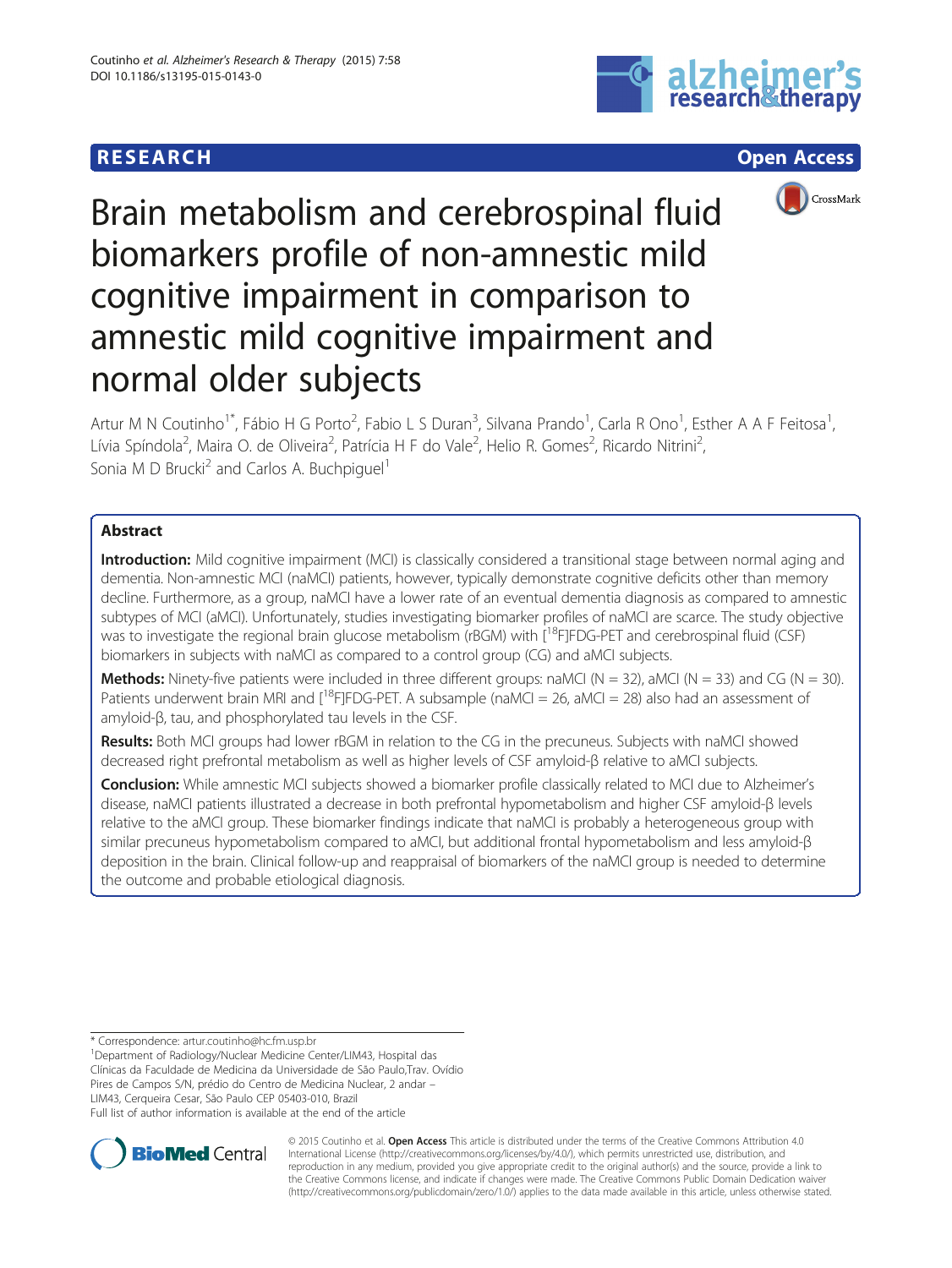### Introduction

Mild cognitive impairment (MCI) is assumed to be a transitional stage between normal aging and dementia. Clinically, MCI has several etiologies and includes two main subtypes, amnestic MCI (aMCI) and nonamnestic MCI (naMCI) [\[1](#page-7-0)]. aMCI forms are typically considered a symptomatic predementia phase of Alzheimer's disease (AD), while naMCI forms are believed to be more related to other neurodegenerative or nondegenerative conditions, such as vascular or psychiatric disorders [\[1](#page-7-0)]. Thus, while the heralding impairment of aMCI is characteristically a memory deficit, the naMCI subtype typically shows a greater preservation of memory function with larger degrees of deficits in the cognitive domains such as attention, language, visuospatial, and executive functions [\[2](#page-7-0), [3](#page-7-0)]. Previous research has shown that in most cohorts [[4, 5\]](#page-7-0), but not all [[6\]](#page-8-0), naMCI presented a lower rate of conversion to dementia than the amnestic subtype. Most studies indicate a preferential conversion of aMCI to AD, but other variables such as the presence of more than one affected domain, type of impairment, intensity of cognitive impairment at baseline, and presence of apolipoprotein E epsilon 4 allele may possibly influence the conversion to dementia [\[7](#page-8-0)].

According to the most currently accepted theory of AD physiopathology [[8\]](#page-8-0), if naMCI is due to disorders other than AD, then biomarkers should be different in aMCI and naMCI. Some authors have compared magnetic resonance imaging (MRI) and positron emission tomography with  $^{18}$ F-fluordeoxyglucose ([ $^{18}$ F]FDG-PET) in both MCI subtypes, concluding that aMCI shows imaging patterns more consistent with a transition to AD, like hypometabolism in the posterior cingulate and temporoparietal regions [[8\]](#page-8-0), than naMCI [\[9](#page-8-0)–[12\]](#page-8-0). However, most studies have not identified a distinct set of imaging and cerebrospinal fluid (CSF) biomarkers necessary to specifically characterize naMCI, thereby leaving ambiguity in which parameters might best classify nonamnestic forms of MCI.

Given these outstanding issues, the aim of the present study was to compare the profiles of naMCI, aMCI, and control older subjects with  $[$ <sup>18</sup>F]FDG-PET (a surrogate marker of synaptic function) and CSF biomarkers (a measurement of brain amyloid deposition and neuronal injury), in efforts to not only illustrate the relationship between naMCI and aMCI CSF biomarkers, but also demonstrate synaptic functioning differences between the groups.

# Materials and methods

### Participants

Community-dwelling older adults (≥60 years old) were recruited through community announcements and invited to participate in meetings hosted in recreation centers throughout the city of São Paulo, Brazil. Subjects reporting any cognitive complaints were evaluated by a neurologist (FHGP). Cognitive complaints needed to be reported by the subjects and were confirmed by a collateral source, usually a relative or spouse. To be included in the study, subjects had to have completed 4 years or more of formal education, or what constitutes "primary education" in Brazil. Older volunteers without cognitive complaints were also recruited as members of the control group (CG). All participants underwent a complete neurological and psychiatric evaluation, a comprehensive neuropsychological test battery, and an assessment for symptoms of depression and anxiety. After each initial assessment, a final diagnosis was established by a consensus of neurologists with expertise in cognitive and behavioral neurology.

The revised Petersen et al. [\[13](#page-8-0)] criteria were used to diagnose individuals with MCI. Classification of aMCI or naMCI was determined according to the presence or absence of impairment in memory tasks (which defines aMCI), or other cognitive domains in the neuropsychological assessment [[3,](#page-7-0) [13](#page-8-0)]. We considered a cognitive function or domain to be impaired if the test Z scores on that function were greater than 1.5 below the appropriate mean for age and education on one test, or if the Z scores were between 1.0 and 1.5 below the appropriate mean on more than one test of the same cognitive domain [\[14](#page-8-0)]. MCI patients were classified into aMCI or naMCI according to the criteria described. The domains impaired in the naMCI group were: executive/attention  $(n = 25)$ , executive/attention and language  $(n = 5)$ , and executive/attention and visuospatial function ( $n = 2$ ).

The cognitive battery used to screen subjects included the Mini-Mental State Examination (MMSE) [\[15, 16](#page-8-0)] and the Brief Cognitive Battery [\[17\]](#page-8-0) followed by the clock drawing test [[18](#page-8-0)]. This battery has been shown to have good accuracy for the diagnoses of early dementia [\[19](#page-8-0)]. The following neuropsychological tests were used to define naMCI and aMCI: memory tests (visual reproduction and logical memory subtests of the Wechsler Memory Scale (revised), delayed recall of the Rey–Osterrieth Complex Figure, and the Rey Auditory Verbal Learning Test); constructive abilities (Block Design subtest of the Wechsler Adult Intelligence Scale, and copy of the Rey–Osterrieth Complex Figure); visual perception (matrix reasoning); and attention and executive functions (Trail Making Test (Parts A and B) and the Stroop Test). Application, scoring, and interpretation of the results obtained for all tests were performed according to each reference guide. Scores were adjusted according to appropriate age and education norms. Additional details of the evaluation protocol used, and neuropsychological tests administered, are reported in de Gobbi Porto et al. [[20](#page-8-0)].

Exclusion criteria included: volunteers with clinically relevant psychiatric symptoms meeting DSM-IV criteria (the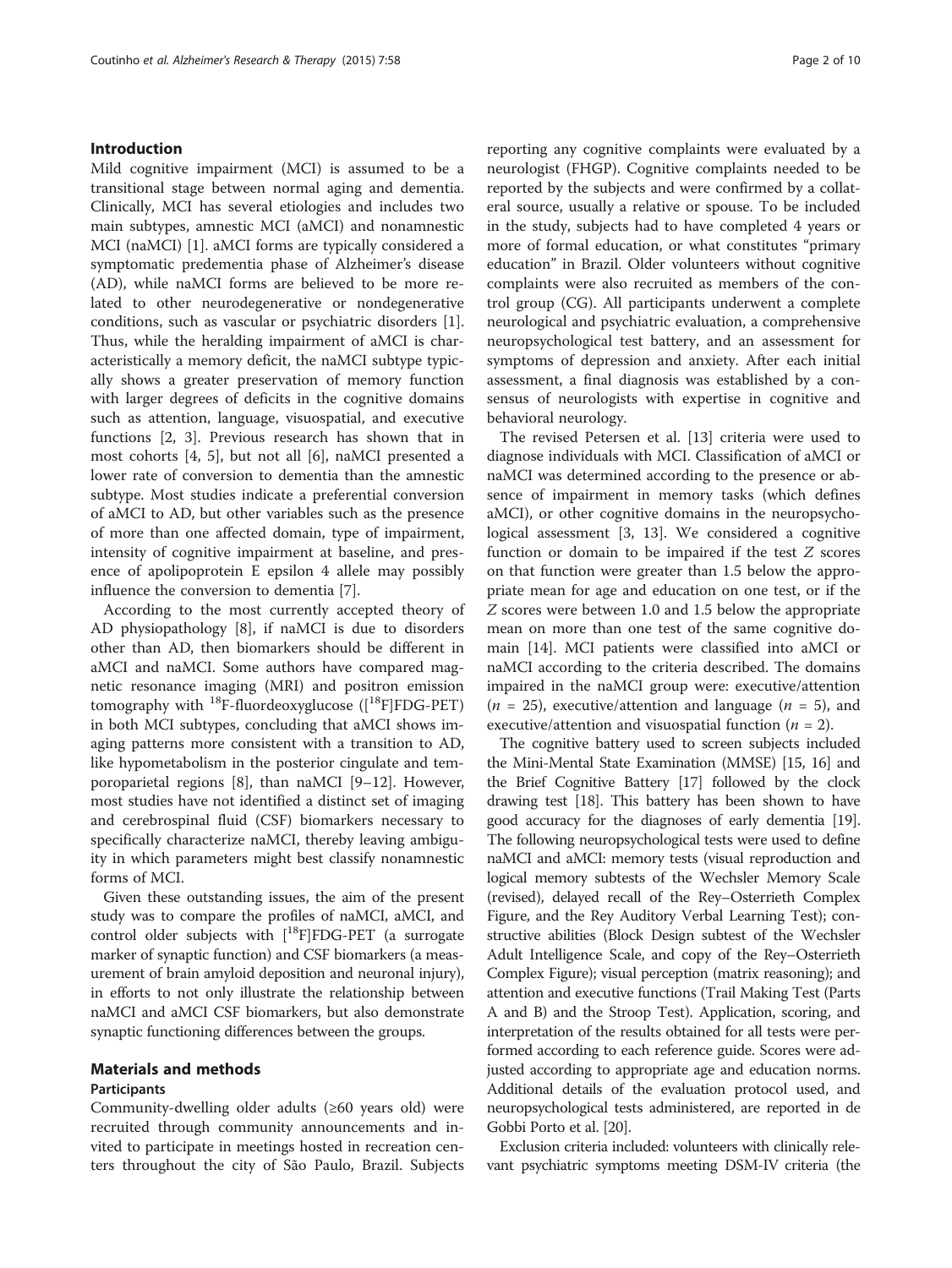Geriatric Depression Scale (GDS) [\[21](#page-8-0)] and the Geriatric Anxiety Inventory [\[22](#page-8-0)] were administered to all MCI patients to evaluate the intensity of depressive and anxiety symptoms, respectively; patients with scores >5 on the GDS were excluded); any uncompensated clinical comorbidity, such as cardiac failure or anemia; history or presence of signs of neurologic diseases, such as Parkinson's disease, epilepsy, inflammatory disease or stroke, with the exception of migraine; presence of any drug abuse (especially alcoholism); cognitive decline intense enough to interfere with daily activities according to clinical judgment or a score of ≥5 on the Functional Activities Questionnaire [[23](#page-8-0)]; cognitive decline consistent with a diagnostic of dementia according to clinical judgment; diabetes mellitus without adequate glycemic control in the last 2 weeks (excluded because of possible interference with the  $[$ <sup>18</sup>F]FDG-PET); and presence of neoplastic or significant vascular lesions on the MRI scan, according to the judgment of a neuroradiologist (EAAFF) and one of the authors (AMNC). Individuals were not excluded based on the presence of white matter hyperintensities (WMH) on the MRI scan. The presence of WMH was an exclusionary criterion only if associated with focal neurological signs or gait impairment in the neurologic examination. No patient was using cholinesterase inhibitors or memantine. Antidepressant use was not strictly exclusionary; patients using antidepressants were allowed to participate if they were on a stable dose for at least 3 months and did not have symptoms of an active psychiatric disease at the time of screening.

This research project was approved by the ethics committee of the Hospital das Clínicas da Faculdade de Medicina da Universidade de São Paulo, and was in agreement with the provisions of the Declaration of Helsinki. All participants signed a term of consent.

### CSF analysis

Of the 65 MCI patients enrolled, 54 (aMCI, 28 patients; naMCI, 26 patients) agreed to have a lumbar puncture to assess amyloid beta peptide (Aβ), tau, and phosphorylated tau (p-tau) protein levels in the CSF. Lumbar punctures were performed after an 8-hour fast, always between 8:00 and 10:00 a.m. A 22-gauge spinal needle was inserted between the fourth or fifth lumbar vertebral body by a trained neurologist. Approximately 10 ml CSF were taken. All of the samples were collected in polypropylene tubes, briefly centrifuged, and stored at a temperature of −80 °C. Total tau, p-tau, and Aβ were determined quantitatively using a commercial sandwich enzyme-linked immunosorbent assay (Innotest hTAUAg Innotest \_amyloid 1–42; Innogenetics, Ghent, Belgium).

### MRI acquisition

After the initial work-up, all patients underwent a 3.0 Tesla MRI scan to exclude structural diseases and also

for co-registration with  $[$ <sup>18</sup>F]FDG-PET images. Following the procedure outlined in Fazekas et al. [\[24](#page-8-0)], a neuroradiologist (EAAFF) performed a visual semi-quantitative assessment of a WMH scale, using the axial fluid-attenuated inversion recovery (FLAIR) sequence. The following MRI sequences were acquired: sagittal 3D T1, axial T2 FSE, axial fluid-attenuated inversion recovery (FLAIR), coronal T2 SPIR, and diffusion.

# [<sup>18</sup>F]FDG-PET imaging acquisition

To ensure blood glucose levels lower than 180 mg/ml, participants fasted for at least 4 hours prior to the intravenous injection of 370 MBq  $[^{18}F]FDG$  in a peripheral vein. Following the tracer injection, patients rested with eyes open and ears unplugged for 60 minutes in a calm, silent and slightly darkened room. Acquisition of the [ 18F]FDG-PET data was run for 15 minutes (matrix =  $256 \times 256$ , zoom = 2.5, pixel size = 1.04 mm) using a Siemens Biograph PET-CT scanner (CTI/Siemens, Knoxville, TN, USA). Images were reconstructed with the ordered subset expectation maximization method (with six interactions and 16 subsets) and then smoothed with a 5 mm Gaussian filter. Data were also corrected for scattering, attenuation, and decay. Attenuation correction was performed using single helical computed tomography.

# [<sup>18</sup>F]FDG-PET imaging processing and analysis with SPM8

The following procedures were validated previously [[25](#page-8-0)] and are used as a standard for PET and single photon emission tomography (SPECT) explorative analyses. All PET images of the participants were co-registered with the their MRI images (volumetric T1 sequence) and spatially normalized in SPM8 software (Wellcome Department of Cognitive Neurology, Functional Imaging Laboratory, London, UK) into a standard stereotactic space, based on the SPM8/Montreal Neurologic Institute space, using a 12-parameter linear affine normalization and a further nonlinear iteration algorithm. This was performed using an SPM8 template for  $[^{18}F]$ FDG-PET. Each of the scans was also individually smoothed with a Gaussian kernel to reduce the impact of misregistration into template space and to improve the signal-to-noise ratio. Images were then smoothed with a 4 mm full-width Gaussian kernel at half-maximum Gaussian filter. To ensure the analysis only included voxels mapping cerebral tissue, a default threshold of 0.8 of the mean uptake inside the brain was selected. Global uptake differences between brain scans were adjusted using the "proportional scaling" statistical parametric mapping (SPM) option. Once adjusted, radioactive counts for each participant were normalized with the average global counts of each group (i.e., the "global means" normalization approach). The relevant peak voxels were identified in terms of coordinates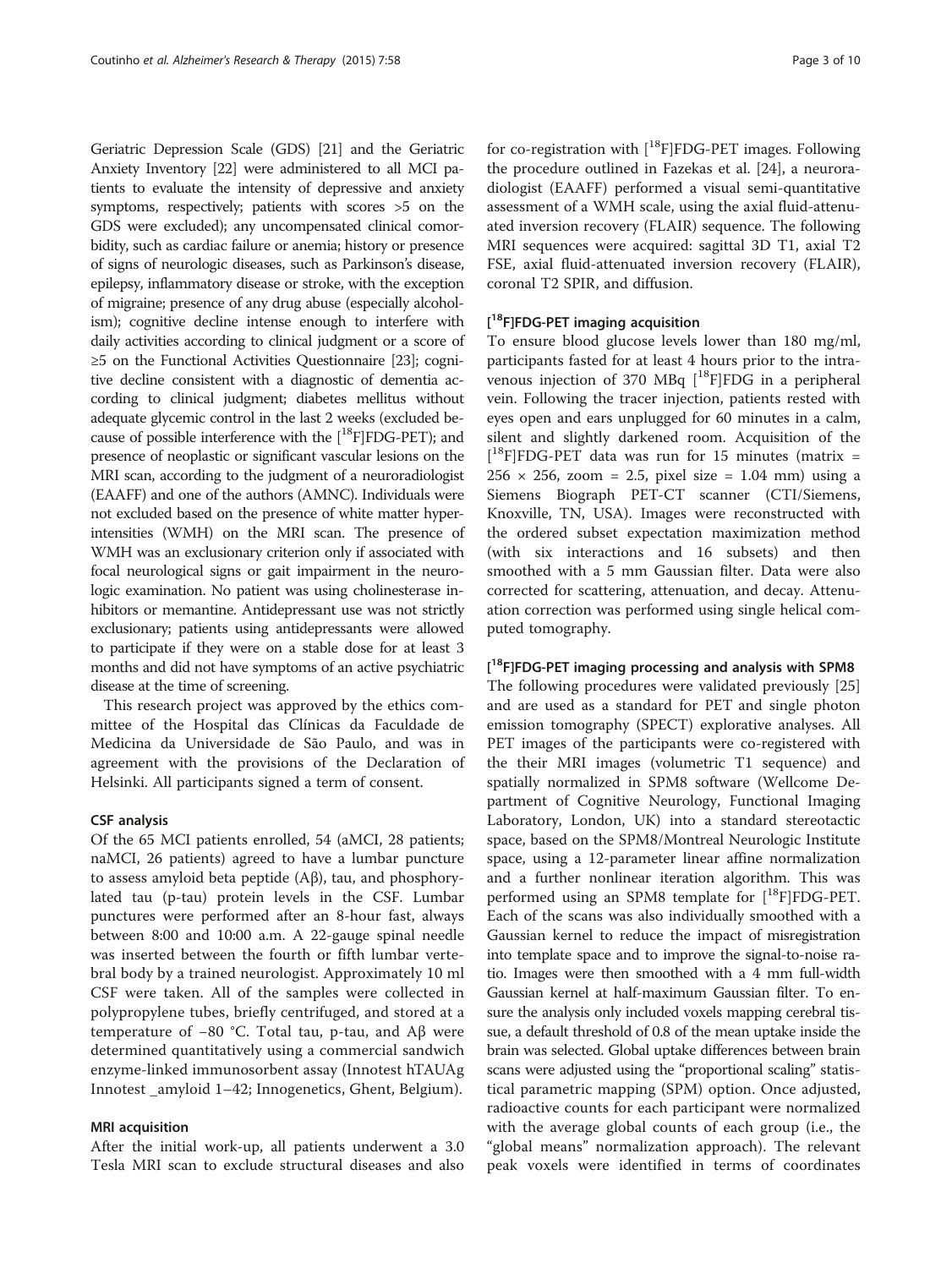according to Talairach and Tournoux with the help of the Talairach Client software (Research Imaging Institute, University of Texas Health Science Center, San Antonio, TX, USA), and after conversion from the SPM/Montreal Neurological Institute space [[26, 27\]](#page-8-0).

### Statistical analysis

Clinical and CSF data analyses were performed using SPSS version 17.0 (SPSS Inc., Chicago, IL, USA). PET data were analyzed on a voxel-by-voxel basis using the SPM8 software (Wellcome Department of Cognitive Neurology) in conjunction with MATLAB R2009a (The Mathworks In., Natick, MA, USA). An analysis of variance (ANOVA) test was used to search for regional brain glucose metabolism (rBGM) differences across the three groups (naMCI, aMCI, and CG).

Post-hoc analyses with nonpaired  $t$  tests were used to examine differences between each pair of groups. SPM8 maps were generated with  $p \le 0.001$  and the threshold for significance at the voxel level was set at  $p = 0.001$  $(Z\$ score = 3.09) with a minimum extension of 10 voxels in the corresponding cluster. This is a classical threshold for PET and functional MRI studies [\[25\]](#page-8-0), and has been used previously in studies related to MCI [[9, 11](#page-8-0), [28](#page-8-0)]. The initial exploratory analyses with SPM maps generated a  $t$  statistic for each voxel, thus constituting statistical parametric maps.

To explore the homogeneity of rBGM alterations between groups in particular areas, the higher Z scores within each map were identified, and a volumetric region of interest (ROI) in the corresponding cluster of voxels was generated. Subsequently, numeric values representing  $[$ <sup>18</sup>F $]$ FDG uptake measures in that cluster for each individual (after the whole normalization process) were obtained with the toolbox MarsBar for SPM [[29\]](#page-8-0) under the option "explore design/files and factors". With this approach, regions of particular interest—voxels in the precuneus—could be better explored.

A directed analysis of ROIs was also completed with the SPM8 software (small volume correction (SVC)). Areas in the temporoparietal association cortex were chosen based on previous reports of regions with typical metabolic impairment in early AD [[30, 31](#page-8-0)]. The following areas were analyzed: posterior cingulate cortex, precuneus, angular gyrus, middle temporal gyrus, and inferior temporal gyrus.

### Results

Ninety-five volunteers were included and classified into one of three groups: aMCI group (aMCI;  $n = 33$ ), naMCI group (naMCI;  $n = 32$ ), or without cognitive impairment group (CG;  $n = 30$ ). Demographic, clinical, and CSF data are presented in Table [1](#page-4-0). The CG had more years of formal education than aMCI patients (mean (M) and

standard deviation (SD) of 12.9 (4.9) and 9.2 (4.0), respectively;  $p = 0.017$ ). The MMSE was different between the CG and both MCI groups  $(M (SD) = 29.0 (1.0), 27.6)$ (1.5), and 27.8 (1.9) for CG, aMCI, and naMCI, respectively;  $p \le 0.000$ ). No differences were found in age, gender, education, intensity of depressive or anxiety symptoms, presence of hypertension and diabetes, or MMSE scores among the aMCI and naMCI groups. Visual analysis of WMH [\[24](#page-8-0)] disclosed no differences across the groups.

In the subsample with available lumbar puncture  $(n =$ 54; aMCI, 28 patients; naMCI, 26 patients), CSF biomarker analysis depicted lower concentrations of CSF Aβ peptide in aMCI in relation to naMCI (M  $(SD) = 704$ (248) and 918 (430), respectively;  $p = 0.04$ ). No differences were found in tau, p-tau, and p-tau/Aβ protein ratio measures. To facilitate the visualization of the dispersion of CSF biomarkers values among aMCI and naMCI patients, Fig. [1a](#page-5-0) shows box-plot graphics of the Z scores (two groups combined) for CSF Aβ, tau, p-tau, and CSF Aβ/p-tau ratio.

Complete SPM8 data are presented in Table [2](#page-5-0) and comprise the region of rBGM alterations in the ANOVA test and rBGM reductions in the post-hoc analysis, as well as its extension (number of voxels) and level of statistical significance. When compared with CG, naMCI exhibited statistically significant [18F]FDG-PET rBGM reductions in the following Broadmann areas (BAs): right middle frontal gyrus (BA8 and BA9,  $p < 0.001$ ; and BA10,  $p = 0.001$ ), right inferior frontal gyrus (BA9,  $p \le 0.001$ ), two contiguous areas in the precuneus (BA7,  $p = 0.001$ ), and another area in the left superior occipital gyrus (BA19,  $p \le 0.001$ ). The naMCI group exhibited reduced rBGM in right middle frontal gyrus (BA46,  $p \text{ <0.001}$ ) in relation to aMCI.

The aMCI group showed decreased rBGM in relation to CG in the left precuneus (BA7 and BA31,  $p \le 0.001$ ) and in the left middle temporal gyrus (BA39,  $p \le 0.001$ ). When compared with naMCI, aMCI showed reduced rBGM in the left temporal lobe ( $p$  <0.001). Figure [2](#page-6-0) shows an illustrative anatomic localization of the peak voxels of rBGM reductions as measured with  $[{}^{18}F]$ -FDG-PET.

Results from the ANOVA indicated a significantly larger number of years of education for the control group relative to aMCI subjects ( $p = 0.01$ , CG >aMCI). The ANOVA also showed a statistical tendency for the CG to be slightly older than aMCI subjects ( $p = 0.06$ ). Because these variables—especially education—could possibly influence the metabolic pattern in prodromal AD [[32, 33](#page-8-0)], an analysis controlling for age and education was conducted; the results were not significantly changed after controlling for age and education.

SVC analysis of the temporoparietal association cortex of the aMCI and naMCI groups against the CG disclosed significant areas of rBGM reduction, after correction for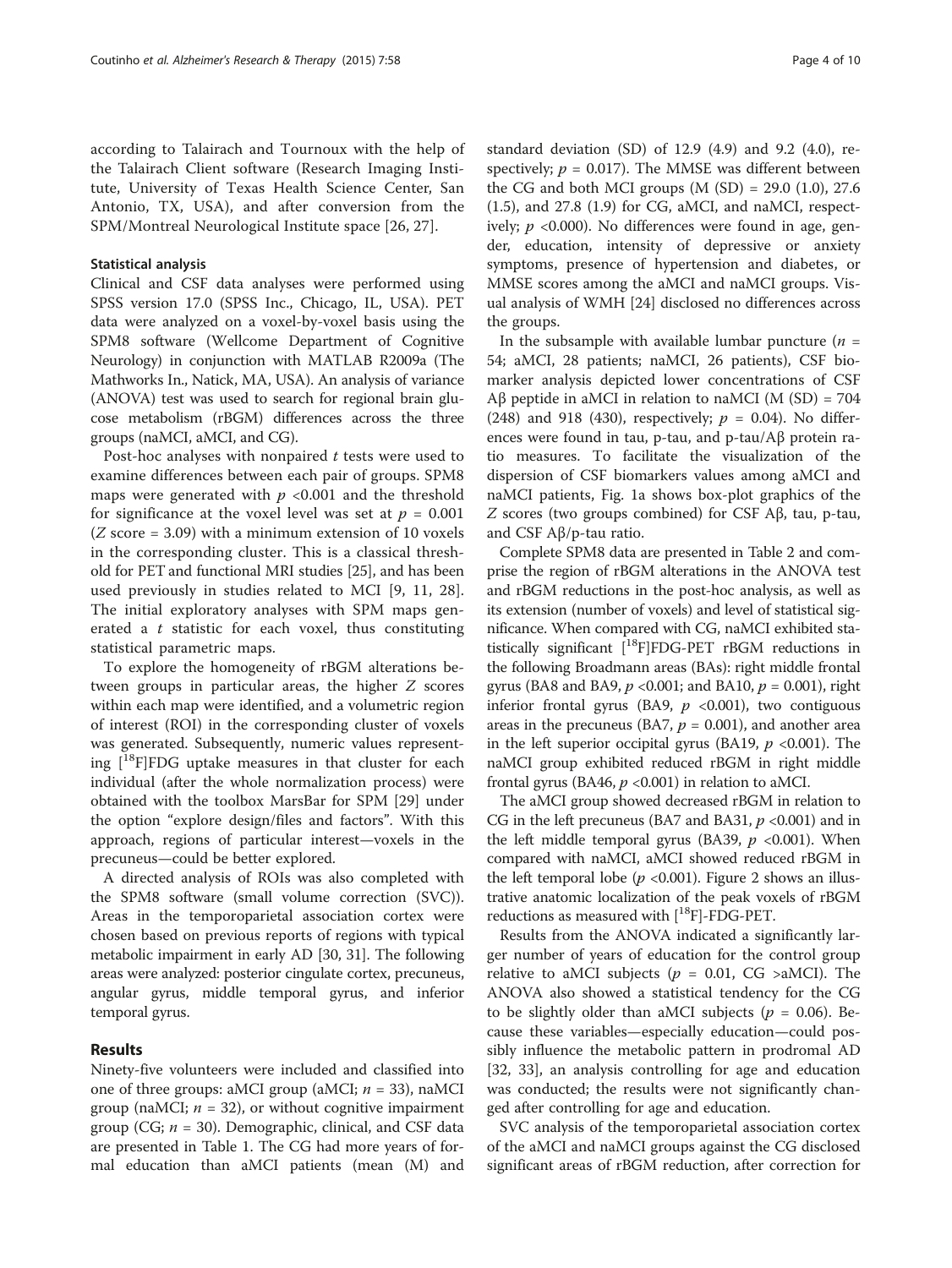|                                    | $CG (n = 30)$  | aMCI $(n = 33)$       | naMCI $(n = 32)$ | $p$ value (two-tailed)     |  |
|------------------------------------|----------------|-----------------------|------------------|----------------------------|--|
|                                    |                |                       |                  | Multiple comparison        |  |
| Age (years) <sup>a</sup>           | 69.5 (6.4)     | 72.6(5.5)             | 69.8 (5.8)       | 0.065                      |  |
| Gender (female/male) <sup>b</sup>  | 24/6           | 20/13                 | 23/9             | 0.23                       |  |
| Education (years) <sup>a</sup>     | 12.9 (4.9)     | 11.8(4.3)<br>9.2(4.0) |                  | 0.018                      |  |
|                                    |                |                       |                  | $CG \times aMC$            |  |
|                                    |                |                       |                  | $(p = 0.017)$              |  |
| GDS <sup>c</sup>                   |                | 1.5(1.3)              | 1(1.4)           | 0.113                      |  |
| $GAI^c$                            |                | 6.6(4.3)              | 5.1(4.1)         | 0.181                      |  |
| Hypertensionb                      |                | 19 (57 %)             | 15 (46 %)        | 0.388                      |  |
| Diabetes mellitus <sup>b</sup>     |                | 7 (21 %)              | 3(9%)            | 0.186                      |  |
| MMSE <sup>a</sup>                  | 29.0 (1.0)     | 27.6(1.5)             | 27.8 (1.9)       | 0.000                      |  |
|                                    |                |                       |                  | $CG \times aMCI$ and naMCI |  |
|                                    |                |                       |                  | (p < 0.003)                |  |
| $CSF A\beta^{c,d}$                 |                | 704 (248)             | 918 (430)        | 0.044                      |  |
| CSF tauc,d                         |                | 258 (125)             | 247 (110)        | 0.84                       |  |
| $CSF$ p-tauc,d                     |                | 44 (12)               | 43 (14)          | 0.97                       |  |
| CSF p-tau/Aβ protein <sup>d</sup>  |                | 0.07(0.05)            | 0.06(0.04)       | 0.13                       |  |
| WMH visual scale <sup>b</sup> [24] | 0:06(20%)      | 0:04(12%)             | 0:04(13%)        | 0.525                      |  |
|                                    | 1: 13(43%)     | 1: 16(49%)            | 1: 18(56%)       |                            |  |
|                                    | II: 08(27%)    | II: 09(27%)           | II: 10(31%)      |                            |  |
|                                    | III: 03 (10 %) | III: 04 (12 %)        | III: 0 (0 %)     |                            |  |

<span id="page-4-0"></span>Table 1 Demographic, neuropsychological, and CSF data for the sample

Data presented as mean (standard deviation)

<sup>a</sup>Analysis of variance (post-hoc test: Bonferroni)

<sup>b</sup>Chi-square test  $ct$  test

<sup>c</sup>t test<br><sup>d</sup>Subsample of 54 subjects (26 naMCI patients and 28 aMCI patients), Mann–Whitney test (not normally distributed)

aMCI amnestic mild cognitive impairment, Aβ amyloid beta, CG control group, CSF cerebrospinal fluid, GAI Geriatric Anxiety Scale, GDS Geriatric Depression Scale (15 items), MMSE Mini-Mental State Examination, naMCI nonamnestic mild cognitive impairment, p-tau phosphorylated-tau, WMH white matter hyperintensities

multiple comparisons (family-wise error correction method (FWE)), in the left precuneus (BA31) in the aMCI group ( $p_{\text{FWE}}$  = 0.025) and in two contiguous areas in the left angular gyrus (BA39) in the naMCI group  $(p_{\text{FWE}} = 0.033$  and 0.040).

The authors also designed ROIs to extract mean radioactive counts of the areas with statistically significant rBGM reduction in the precuneus of the three groups (as detailed in Materials and methods). Box-plot graphics were also generated in efforts to investigate the possible heterogeneity of neurodegeneration in these areas across all subjects. The results are shown in Fig. [1b.](#page-5-0)

# **Discussion**

Our results showed that naMCI patients presented a reduction of rBGM in the right prefrontal cortex relative to control patients, and in the right middle frontal gyrus relative to aMCI patients. Both MCI groups presented decreased rBGM with similar localization of decline, in the precuneus, in relation to the CG. Additionally, the

aMCI group had significantly lower levels of CSF Aβ peptide, indicating increased deposition in the brain, and decreased left temporal lobe metabolism relative to the naMCI group.

Reduction of rBGM in the precuneus was seen in both the aMCI and naMCI groups relative to the CG. This area is believed to be an important component of the default mode network, a network that is structurally and functionally affected in normal aging and more prominently, and very early, in AD [\[34](#page-8-0)–[36\]](#page-8-0). The precuneus and posterior cingulate cortex seem to be particularly vulnerable to Aβ deposition and metabolic dysfunction [[36](#page-8-0), [37](#page-8-0)]. Lower rBGM and cerebral blood flow in this region are commonly associated with a faster rate of progression from MCI to AD [[28](#page-8-0), [30, 31, 38](#page-8-0)].

These results indicate that both the aMCI and naMCI groups have significant rBGM reductions in the posteromedial parietal cortex relative to the CG. These data are in line with Clerici et al. [[9\]](#page-8-0), who found that subjects with single-domain aMCI and naMCI have significant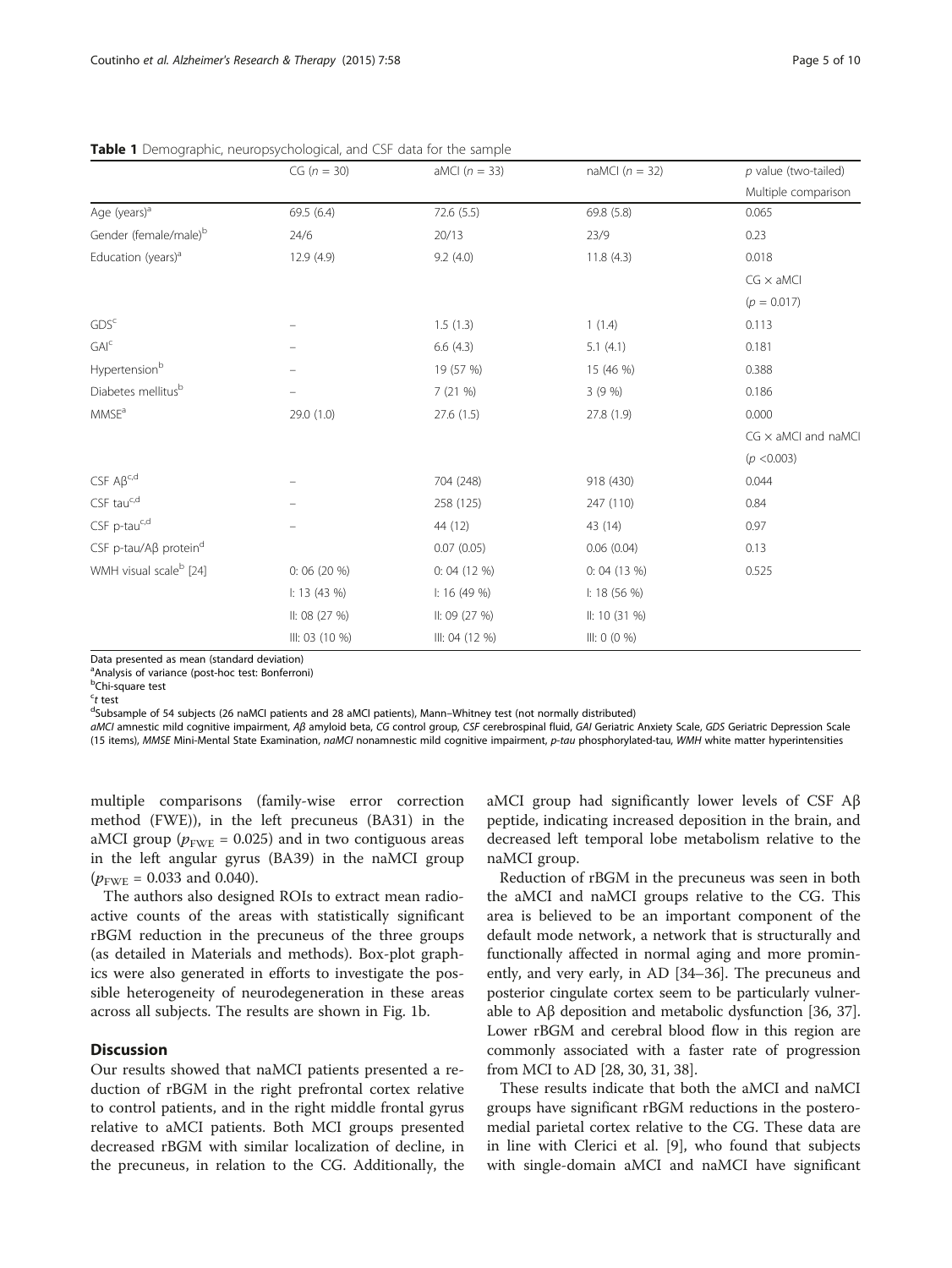<span id="page-5-0"></span>

medial parietal cortex (posterior cingulate cortex) hypometabolism in relation to normal older subjects. The authors also reported additional metabolic reductions in the medial temporal lobe of aMCI in relation to naMCI, which was not replicated in the results outlined in the present article. However, our results do indicate that aMCI subjects still had a reduction of rBGM in the left temporal lobe in comparison to naMCI (Table 2).

Our findings—that there is an rBGM reduction in the right prefrontal areas in the naMCI group in relation to

| Table 2 rBGM comparison between aMCI, naMCI, and CG using SPM8 <sup>a</sup> . Results showing areas of rBGM reduction |  |  |  |
|-----------------------------------------------------------------------------------------------------------------------|--|--|--|
|-----------------------------------------------------------------------------------------------------------------------|--|--|--|

|                                           | $Z$ score | $p$ value | Cluster size (number of voxels) | Peak voxel coordinates (Talairach) |       |                |
|-------------------------------------------|-----------|-----------|---------------------------------|------------------------------------|-------|----------------|
| aMCl $\times$ CG <sup>b</sup>             |           |           |                                 |                                    |       |                |
| Left middle temporal gyrus, BA39          | 3.51      | < 0.001   | 41                              | $-46$                              | $-67$ | 20             |
| Left precuneus, BA31                      | 3.17      | < 0.001   | 33                              | $-4$                               | $-51$ | 32             |
| Left precuneus, BA7                       | 3.33      | < 0.001   | 15                              | $-2$                               | $-63$ | 64             |
| aMCI $\times$ naMCI <sup>b</sup>          |           |           |                                 |                                    |       |                |
| Left temporal lobe                        | 3.62      | < 0.001   | 167                             | $-44$                              | $-45$ | $\overline{2}$ |
| naMCI $\times$ control group <sup>b</sup> |           |           |                                 |                                    |       |                |
| Right inferior frontal gyrus, BA9         | 3.80      | < 0.001   | 34                              | 46                                 | 11    | 29             |
| Right middle frontal gyrus, BA9           | 3.40      | < 0.001   | 51                              | 34                                 | 34    | 28             |
| Right middle frontal gyrus, BA8           | 3.32      | < 0.001   | 51                              | 32                                 | 29    | 39             |
| Right middle gyrus, BA10                  | 3.24      | 0.001     | 11                              | 38                                 | 45    | 16             |
| Left superior occipital gyrus, BA19       | 3.42      | < 0.001   | 41                              | $-42$                              | $-72$ | 28             |
| Left precuneus, BA7                       | 3.20      | 0.001     | 32                              | $\circ$                            | $-63$ | 60             |
| Left parietal lobe, BA7                   | 3.16      | 0.001     | 32                              | $-4$                               | $-62$ | 70             |
| naMCI $\times$ aMCI <sup>b</sup>          |           |           |                                 |                                    |       |                |
| Right middle frontal gyrus, BA46          | 3.33      | < 0.001   | 19                              | 51                                 | 29    | 26             |

<sup>a</sup>Results at the peak voxel level (global analysis, analysis of variance and post-hoc nonpaired *t* test). SPM8 software from Wellcome Department of Cognitive Neurology (Functional Imaging Laboratory, London, UK)

**b**Uncorrected for multiple comparisons

aMCI amnestic mild cognitive impairment, BA Broadmann area, CG control group, naMCI nonamnestic mild cognitive impairment, rBGM regional brain glucose metabolism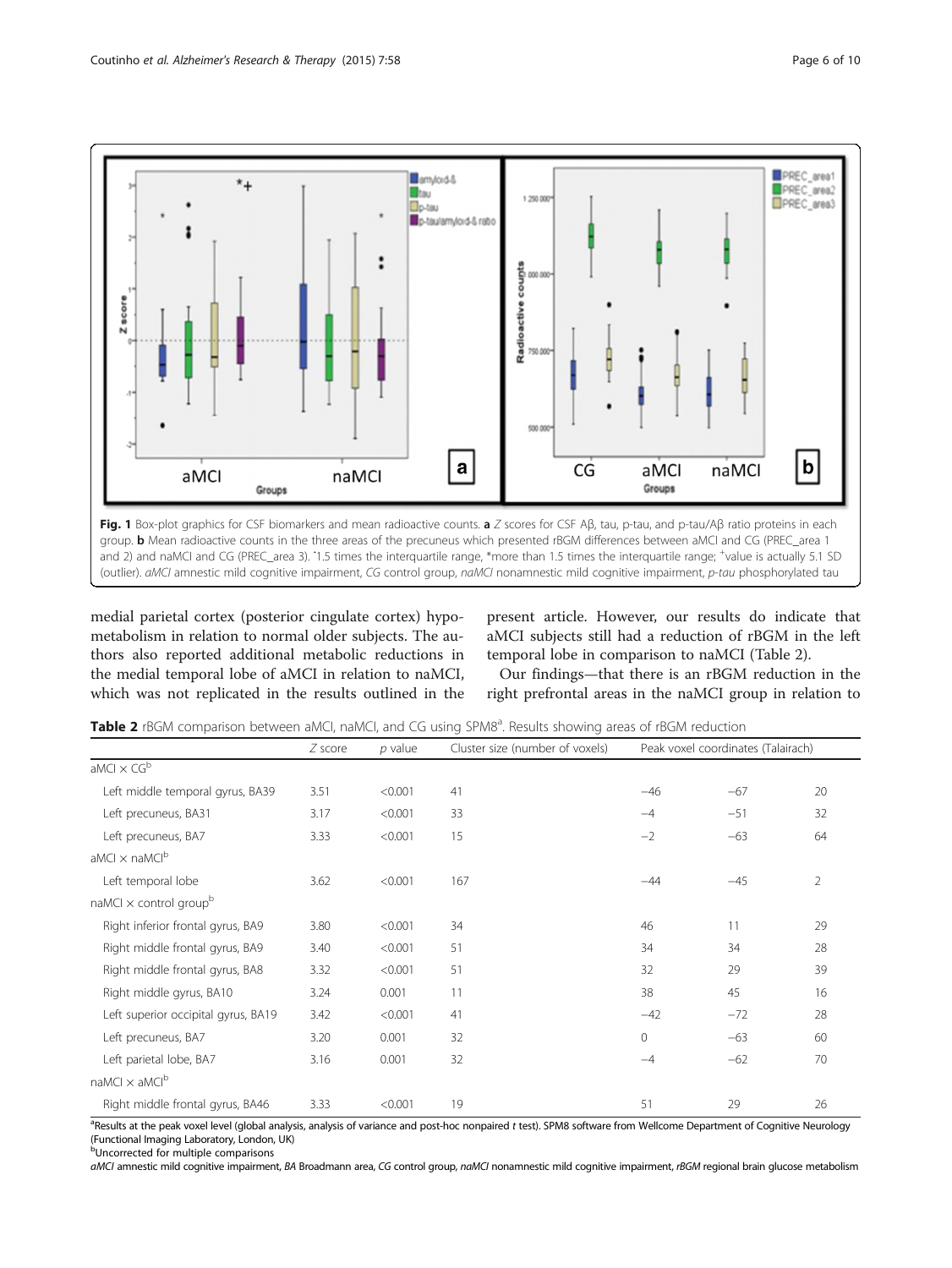the CG, and to a lesser extent in relation to the aMCI group—suggest there is some relation with an rBGM reduction in the right prefrontal areas and the impairments of executive function and attention, but not memory deficits, presented by naMCI patients. The dorsolateral prefrontal cortex is classically associated with executive functions and has strong anatomic and functional connections to attentional and executive brain networks [[39](#page-8-0), [40](#page-8-0)]. These findings are in agreement with previous studies that revealed blood flow and volumetric reductions in frontal lobes of patients with naMCI [\[10, 11\]](#page-8-0).

A volumetric reduction in the left dorsolateral prefrontal cortex was shown in single-domain dysexecutive MCI relative to the control group [[11](#page-8-0)]. Nobili et al. [[10](#page-8-0)] reported blood flow reductions in the right frontal cortex of naMCI patients as compared with patients with subjective memory complaints. However, methodological differences such as a high rate of depression and WMH in the naMCI group, use of SPECT instead of PET, and the analysis of preselected ROIs disallow an easy comparison between the results presented in the present study and those published previously. In the former study [[10](#page-8-0)], vascular disease or depression may have accounted in part for the frontal hypoperfusion. Small white matter and subcortical vascular lesions correlate negatively with dorsolateral prefrontal cortex activity, and thus could be responsible for executive and attentional dysfunctions [[41, 42](#page-8-0)]. As described, any subjects with clinically diagnosed depression, depression that restricted normal daily activity, or cerebral infarcts were excluded. Notably, we found no differences in cerebrovascular risk factors and WMH intensity on MRI across the groups. Thus, even though MRI may miss cortical microinfarcts in some cases, vascular disease is unlikely to be the main cause of the frontal hypometabolism in the naMCI group [[43](#page-8-0)].

aMCI subjects had lower levels of Aβ peptide as compared with the naMCI subjects (Table [1](#page-4-0)). A meta-analysis of the relationship between brain amyloid biomarkers in normal older adults suggested a closer relationship between brain amyloid with memory function than with other cognitive functions [\[44\]](#page-8-0). A similar correlation has been shown in aMCI but not naMCI patients [[45](#page-8-0)]. The fact that lower Aβ levels in the CSF are thus linked to a greater deposition of amyloid plaques in the brain possibly indicates that the aMCI subgroup is more similar to a pathological state of AD than the naMCI group [\[46, 47](#page-8-0)]. This relationship further suggests that aMCI patients are more likely than naMCI patients to be diagnosed with AD in the future [[48](#page-8-0)]. In line with our finding, lower cortical Aβ deposition measured with  $[11C]$ PIB-PET was also found in naMCI in comparison with aMCI [\[49\]](#page-8-0).

There was no difference in tau and p-tau proteins levels between the aMCI and naMCI groups. The tau and p-tau proteins are associated with neurofibrillary tangles, which are more associated with synaptic dysfunction, brain atrophy, and cognitive and functional im-pairment than Aβ [\[8, 46, 47](#page-8-0)]. Together with brain atrophy and  $[$ <sup>18</sup>F]FDG-PET hypometabolism, tau and ptau are classified as biomarkers of neural injury or degeneration [\[8](#page-8-0)]. The CSF tau and p-tau results are in partial agreement with the  $[$ <sup>18</sup>F]FDG-PET findings, showing similar precuneus hypometabolism in both MCI groups, thereby potentially indicating that the two MCI groups are not in different stages of neural degeneration. Interestingly, a recent study found cognitively normal subjects with positive biomarkers of neurodegeneration and no Aβ accumulation [[50\]](#page-8-0). Those same subjects, however, later developed Aβ deposits [[50\]](#page-8-0), indicating that the trajectories of Aβ accumulation and injury biomarkers may be independent from one another [\[51](#page-8-0)]. These findings may help explain the results in the biomarker profile of the present study's naMCI group, which showed similar neuronal injury biomarkers in both MCI groups but less brain Aβ deposition in naMCI patients.

The additional frontal hypometabolism in naMCI, however, remains an open question. Cerami et al. [\[52](#page-9-0)] recently reported a follow-up cohort study of MCI accessed with  $[$ <sup>18</sup>F]FDG-PET at diagnosis, including eight naMCI patients. In Cerami et al.'s study, two patients with naMCI and frontal hypometabolism later developed frontotemporal lobar degeneration (FTLD), implying that FTLD remains a possible explanation for the development of frontal hypometabolism in naMCI patients. The authors of the current study believe this explanation to be unlikely, however, primarily because



 $a2$ 

 $b2$ 

<span id="page-6-0"></span> $a<sub>1</sub>$ 

 $b<sub>1</sub>$ 

 $a3$ 

 $b3$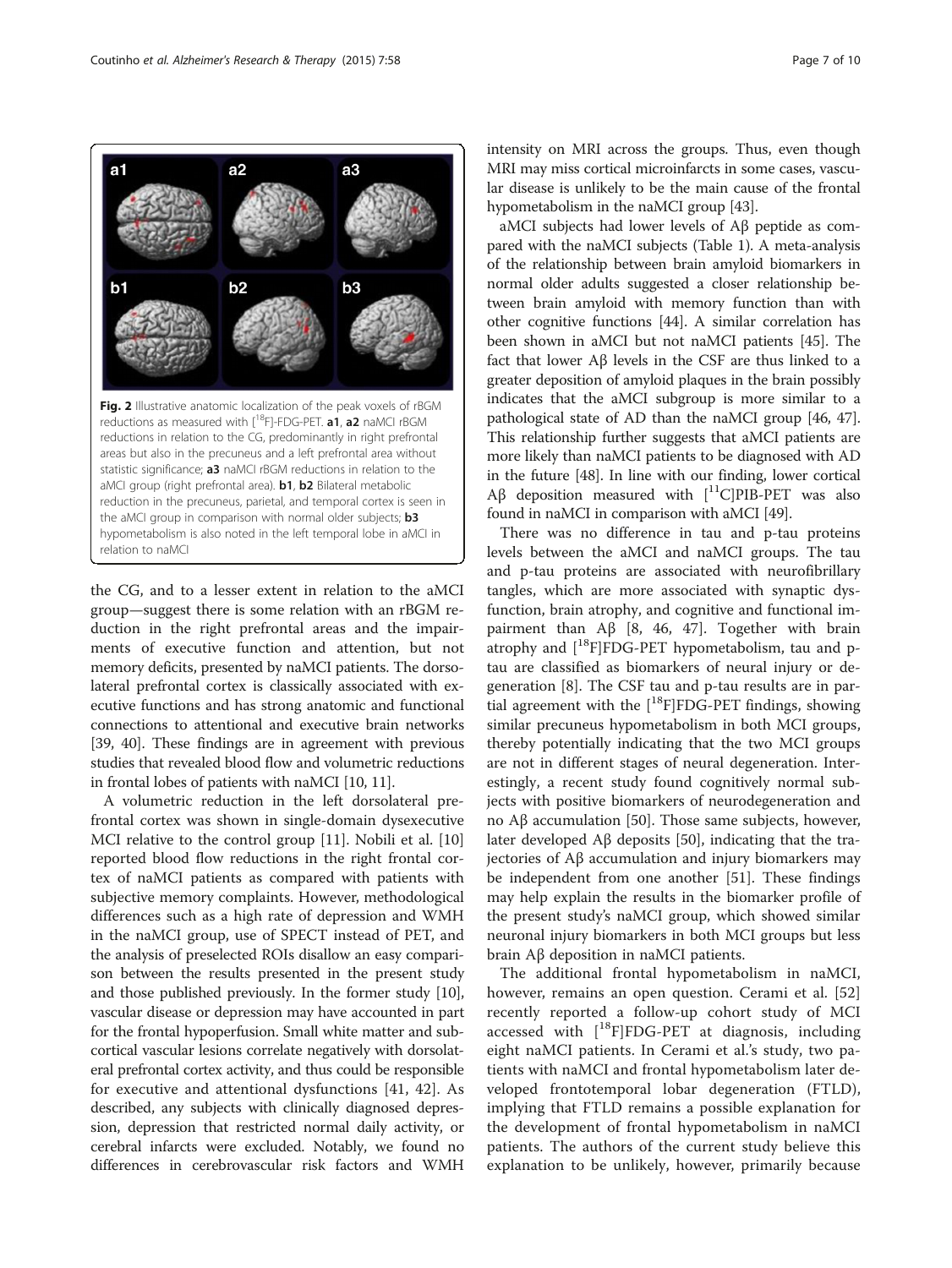<span id="page-7-0"></span>none of our participants presented with behavioral changes, which are a major clinical feature in FTLD and were an exclusionary criterion in our study.

Executive dysfunction and impaired attention are both unspecific findings that are related to the prefrontal cortex [[39](#page-8-0), [40](#page-8-0), [53\]](#page-9-0), and may be present in several etiologies without concomitant neurodegeneration, such as in psychiatric diseases [[53](#page-9-0)]. The hypometabolism seen in the naMCI group may therefore be due to a "functional network dysregulation" of the attentional and executive networks, although with still unknown origin.

Clinical follow-up and reappraisal of biomarkers for the naMCI group is crucial in determining the outcome and probable etiological diagnosis of naMCI patients. The naMCI group could be composed of patients with different etiological entities, such as aging-associated executive and processing speed dysfunctions [\[37\]](#page-8-0), prodromic presentation of non-AD neurodegenerative diseases [\[52\]](#page-9-0), atypical pre-sentations of AD (e.g., frontal executive AD) [\[54\]](#page-9-0), nondegenerative cognitive impairment (e.g., vascular disease), and even preamnestic forms of MCI owing to AD. Follow-up is fundamental in drawing any conclusions about this issue. Taking into account the possibility of non-Aβ degeneration [[50](#page-8-0), [51](#page-8-0)] and the fact that executive function is an unspecific finding, naMCI is probably a different type of degeneration than aMCI, not necessarily a milder one. This distinction can only be clarified with a long-term follow-up.

Our study has some limitations. First, because naMCI probably represents a heterogeneous group, additional studies with larger patient samples are needed. Second, additional investigations of naMCI samples should be performed using other imaging biomarkers modalities, such as volumetric analysis with MRI, and other variables, such as genetic analysis, measures of cognitive reserve, lifestyle, and so forth. Third,  $[$ <sup>18</sup>F]FDG-PET imaging was acquired in the resting state. For that reason, discussions relating rBGM to neuropsychological functions (i.e., frontal hypometabolism and executive function) should be considered only speculative; more investigation is warranted before these observations can be confirmed. Finally, our patient population was a convenience sample from the community; future studies would benefit from incorporating a variety of different populations (e.g., subjects from a tertiary memory clinic).

# Conclusions

The naMCI and aMCI groups presented some similarities in their biomarker profile. Both groups presented the same levels of tau and p-tau proteins in the CSF and a reduction of rBGM in parietal areas (mainly the precuneus) relative to controls. However, some important differences were noted between the two groups: aMCI patients had lower levels of Aβ peptide in the CSF and left temporal hypometabolism and increased right prefrontal cortex rBGM relative to naMCI patients. Ultimately, these results illustrate that aMCI patients had a biomarker profile more similar to MCI owing to AD, while naMCI patients illustrate a different—and varied—pattern of degeneration.

#### Abbreviations

[<sup>18</sup>F]FDG-PET: Positron emission tomography with 18F-fluordeoxyglucose; AD: Alzheimer's disease; aMCI: Amnestic mild cognitive impairment; Aβ: Amyloid beta; ANOVA: Analysis of variance; BA: Broadmann area; CG: Control group; CSF: Cerebrospinal fluid; FTLD: Frontotemporal lobar degeneration; FWE: Family-wise error correction method; GDS: Geriatric Depression Scale; M: Mean; MCI: Mild cognitive impairment; MMSE: Mini-Mental State Examination; MRI: Magnetic resonance imaging; naMCI: Nonamnestic mild cognitive impairment; p-tau: Phosphorylated tau; rBGM: Regional brain glucose metabolism; ROI: Region of interest; SD: Standard deviation; SPM: statistical parametric mapping; SVC: Small volume correction; WMH: White matter hyperintensities.

#### Competing interests

The authors declare that they have no competing interests.

#### Authors' contributions

AMNC and FHGP conceived of the study, participated in its design and coordination, and drafted the manuscript. RN, SMDB, and CAB participated in study design and coordination. FLSD and SP performed statistical analysis with SPM. LS, MOdO, and PHFdV performed neuropsychological evaluations. CRO and EAAFF reviewed all the neuroimaging data. HRG performed CSF measurements. All authors revised the final manuscript critically for important intellectual content and approved the final version.

#### Acknowledgements

The authors thank Dr Kirk Daffner for his critical comments and review of the manuscript, as well as Dr Igor Yakushev for all his important help with MarsBar for SPM. This study was funded by grants from Fundação de Amparo à Pesquisa do Estado de São Paulo (FAPESP) numbers 2011/18245-4 and 2009/17398-1 in Brazil. FHGP was also sponsored by the Coordination for the Improvement of Higher Education Personnel (CAPES)/Brazil and Lemann Foundation, as part of his PhD research in the program Science without Borders (number 99999.003029/2014-00).

#### Author details

<sup>1</sup>Department of Radiology/Nuclear Medicine Center/LIM43, Hospital das Clínicas da Faculdade de Medicina da Universidade de São Paulo,Trav. Ovídio Pires de Campos S/N, prédio do Centro de Medicina Nuclear, 2 andar – LIM43, Cerqueira Cesar, São Paulo CEP 05403-010, Brazil. <sup>2</sup>Department of Neurology...Av. Dr. Enéas de Carvalho Aguiar, São Paulo 255 CEP 05403-900, Brazil. <sup>3</sup> Department of Psychiatry - R. Dr. Ovídio Pires de Campos, São Paulo 785 CEP 01060-970, Brazil.

#### Received: 12 May 2015 Accepted: 18 August 2015 Published online: 15 September 2015

#### References

- 1. Petersen RC, Smith GE, Waring SC, Ivnik RJ, Tangalos EG, Kokmen E. Mild cognitive impairment: clinical characterization and outcome. Arch Neurol. 1999;56:303–8.
- 2. Peterson RC. Mild cognitive impairment. N Engl J Med. 2011;364:2227–34.
- 3. Winblad B, Palmer K, Kivipelto M, Jelic V, Fratiglioni L, Wahlund LO, et al. Mild cognitive impairment—beyond controversies, towards a consensus: report of the International Working Group on Mild Cognitive Impairment. J Intern Med. 2014;256:240–6.
- 4. Espinosa A, Alegret M, Valero S, Vinyes-Junqué G, Hernández I, Mauleón A, et al. A longitudinal follow-up of 550 mild cognitive impairment patients: evidence for large conversion to dementia rates and detection of major risk factors involved. J Alzheimers Dis. 2013;34:769–80.
- 5. Tatsuoka C, Tseng H, Jaeger J, Varadi F, Smith MA, Yamada T, et al. Modeling the heterogeneity in risk of progression to Alzheimer's disease across cognitive profiles in mild cognitive impairment. Alzheimers Res Ther. 2013;5:14.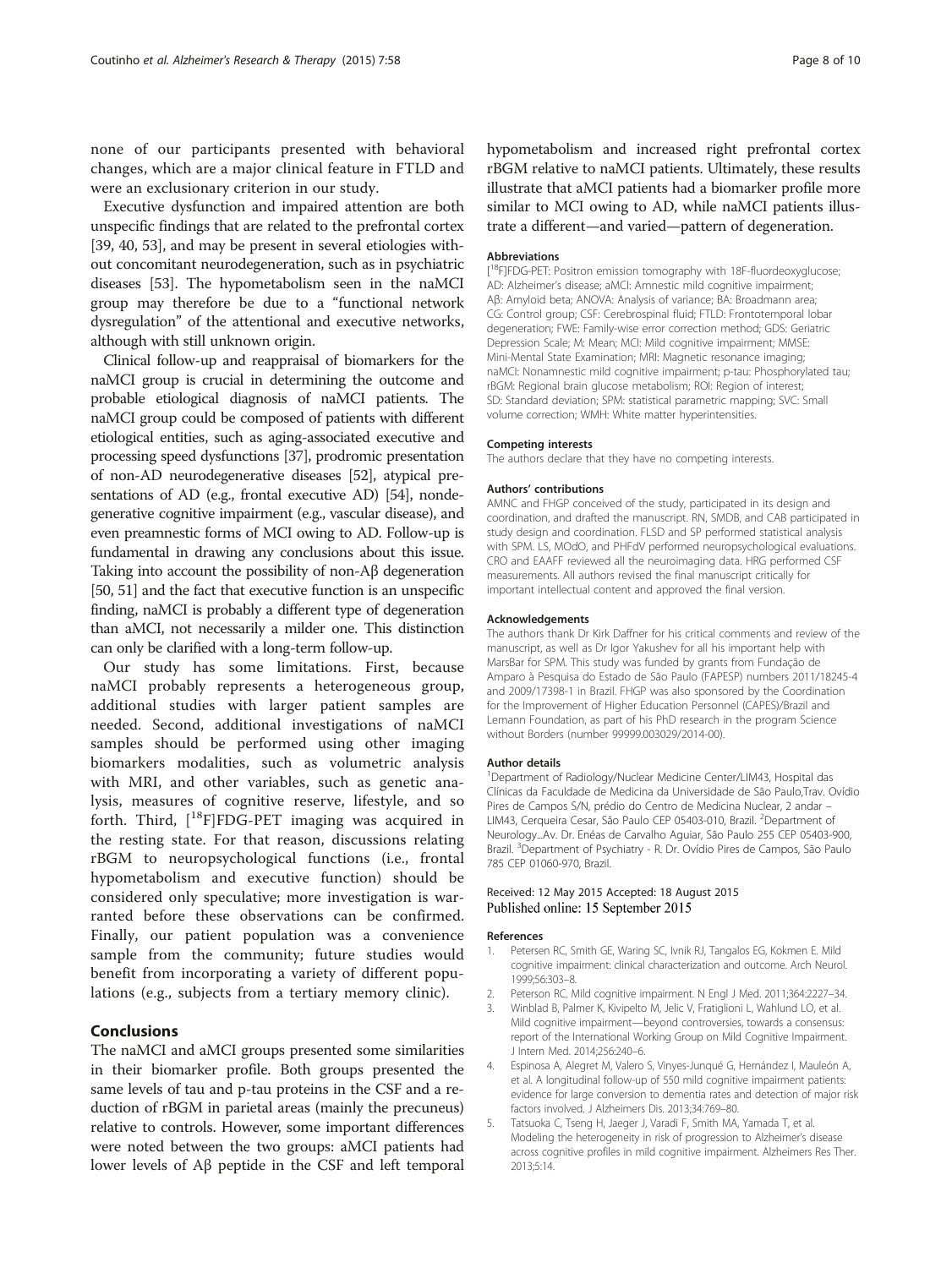- <span id="page-8-0"></span>7. Mitchell AJ, Shiri-Feshki M. Rate of progression of mild cognitive impairment to dementia: meta-analysis of 41 robust inception cohort studies. Acta Psychiatr Scand. 2009;119:252–65.
- 8. Jack CR, Knopman DS, Jagust WJ, Petersen RC, Weiner MW, Aisen PS, et al. Tracking pathophysiological processes in Alzheimer's disease: an updated hypothetical model of dynamic biomarkers. Lancet Neurol. 2013;12:207–16.
- 9. Clerici F, Del-sole A, Chiti A, Maggiore L, Lecchi M, Pomati S, et al. Differences in hippocampal metabolism between amnestic and nonamnestic MCI subjects: automated FDG-PET image analysis. Q J Nucl Med Mol Imaging. 2009;53:646–57.
- 10. Nobili F, Frisoni GB, Portet F, Verhey F, Rodriguez G, Caroli A, et al. Brain SPECT in subtypes of mild cognitive impairment. Findings from the DESCRIPA multicenter study. J Neurol. 2008;255:1344–53.
- 11. Pa J, Boxer A, Chao LL, Gazzaley A, Freeman K, Kramer J, et al. Clinicalneuroimaging characteristics of dysexecutive mild cognitive impairment. Ann Neurol. 2009;65:414–23.
- 12. He J, Farias S, Martinez O, Reed B, Mungas D, Decarli C. Differences in brain volume, hippocampal volume, cerebrovascular risk factors, and apolipoprotein E4 among mild cognitive impairment subtypes. Arch Neurol. 2009;66:1393–9.
- 13. Petersen RC, Roberts RO, Knopman DS, Boeve BF, Geda YE, Ivnik RJ, et al. Mild cognitive impairment: ten years later. Arch Neurol. 2009;66:1447–55
- 14. Clark L, Delano-Wood L, Libon D, McDonald C, Nation D, Bangen KJ, et al. Are empirically-derived subtypes of mild cognitive impairment consistent with conventional subtypes? J Int Neuropsychol Soc. 2013;19:635–45.
- 15. Folstein MF, Folstein SE, McHugh PR. "Mini-mental state". A practical method for grading the cognitive state of patients for the clinician. J Psychiatr Res. 1975;12:189–98.
- 16. Brucki SMD, Nitrini R, Caramelli P, Bertolucci PH, Okamoto IH. Suggestions for utilization of the mini-mental state examination in Brazil. Arq Neuropsiquiatr. 2003;61:777–81.
- 17. Nitrini R, Caramelli P, Porto CS, Charchat-Fichman H, Formigoni AP, Carthery-Goulart, et al. Brief cognitive battery in the diagnosis of mild Alzheimer's disease in subjects with medium and high levels of education. Dement Neuropsychol. 2007;1:32–6.
- 18. Sunderland T, Hill JL, Mellow AM, Lawlor BA, Gundersheimer J, Newhouse PA, et al. Clock drawing in Alzheimer's disease: a novel measure of dementia severity. J Am Geriatr Soc. 1989;37:725–9.
- 19. Takada LT, Caramelli P, Fichman HC, Porto CS, Bahia VS, Anghinah R, et al. Comparison between two tests of delayed recall for the diagnosis of dementia. Arq Neuropsiquiatr. 2006;64:35–40.
- 20. de Gobbi Porto FH, Spíndola L, de Oliveira MO, Vale PH F d, Orsini M, Nitrini R. A score based on screening tests to differentiate mild cognitive impairment from subjective memory complaints. Neurol Int. 2013;5:e16.
- 21. Sheikh JI, Yesavage JA. Geriatric Depression Scale (GDS): recent evidence and development of a shorter version. Clin Gerontol. 1986;5:165–73.
- 22. Pachana NA, Byrne GJ, Siddle H, Koloski N, Harley E, Arnold E. Development and validation of the Geriatric Anxiety Inventory. Int Psychogeriatr. 2007;19:103–14.
- 23. Pfeffer RI, Kurosaki TT, Harrah Jr CH, Chance JM, Filos S. Measurement of functional activities in older adults in the community. J Gerontol. 1982;37:323–9.
- 24. Fazekas F, Chawluk JB, Alavi A, Hurtig WI, Zimmerman RA. MR signal abnormalities at 1.5 T in Alzheimer's dementia and normal aging. AJR Am J Roentgenol. 1987;149:351–6.
- 25. Signorini M, Paulesu E, Friston K, Perani D, Colleluori A, Lucignani G, et al. Rapid assessment of regional cerebral metabolic abnormalities in single subjects with quantitative and nonquantitative [18F]FDG PET: a clinical validation of statistical parametric mapping. Neuroimage. 1999;9:63–80.
- 26. Lancaster JL, Woldorff MG, Parsons LM, Liotti M, Freitas CS, Rainey L, et al. Automated Talairach atlas labels for functional brain mapping. Hum Brain Mapp. 2000;10:120–31.
- 27. Lancaster JL, Rainey LH, Summerlin JL, Freitas CS, Fox PT, Evans AC, et al. Automated labeling of the human brain: a preliminary report on the development and evaluation of a forward-transform method. Hum Brain Mapp. 1997;5:238–42.
- 28. Drzezga A, Lautenschlager N, Siebner H, Riemenschneider M, Willoch F, Minoshima S, et al. Cerebral metabolic changes accompanying conversion of mild cognitive impairment into Alzheimer's disease: a PET follow-up study. Eur J Nucl Med Mol Imaging. 2003;30:1104–13.
- 29. Brett M, Anton J, Valabregue R, Poline J. Region of interest analysis using an SPM toolbox [abstract] Presented at the 8th International Conference on Functional Mapping of the Human Brain, Sendai, Japan. Available on CD-ROM in NeuroImage, 2002;16:2.
- 30. Jagust WJ, Landau SM, Shaw LM, Trojanowski JQ, Koeppe RA, Reiman EM, et al. Relationships between biomarkers in aging and dementia. Neurology. 2009;73:1193–9.
- 31. Landau SM, Harvey D, Madison CM, Koeppe RA, Reiman EM, Foster NL, et al. Associations between cognitive, functional, and FDG-PET measures of decline in AD and MCI. Neurobiol Aging. 2011;32:1207–18.
- 32. Garibotto V, Borroni B, Kalbe E, Herholz K, Salmon E. Education and occupation as proxies for reserve in aMCI converters and AD FDG-PET evidence. Neurology. 2008;71:1342–9.
- 33. Morbelli S, Perneczky R, Drzezga A, Frisoni G, Caroli A, Berckel B, et al. Metabolic networks underlying cognitive reserve in prodromal Alzheimer disease: a European Alzheimer disease consortium project. J Nucl Med. 2013;54:894–902.
- 34. Buckner R. The serendipitous discovery of the brain's default network. Neuroimage. 2012;62:1137–45.
- 35. Leech R, Sharp D. The role of the posterior cingulate cortex in cognition and disease. Brain. 2014;137:12–32.
- 36. Buckner RL, Snyder AZ, Shannon BJ, LaRossa G, Sachs R, Fotenos AF, et al. Molecular, structural, and functional characterization of Alzheimer's disease: evidence for a relationship between default activity, amyloid, and memory. J Neurosci. 2005;25:7709–17.
- 37. Fjell A, McEvoy L, Holland D, Dale A, Walhovd K. Alzheimer's disease neuroimaging initiative. What is normal in normal aging? Effects of aging, amyloid and Alzheimer's disease on the cerebral cortex and the hippocampus. Prog Neurobiol. 2014;117:20–40.
- 38. Johnson KA, Moran EK, Becker JA, Blacker D, Fischman AJ, Albert MS. Single photon emission computed tomography perfusion differences in mild cognitive impairment. J Neurol Neurosurg Psychiatry. 2007;78:240–7.
- 39. Szczepanski S, Knight R. Insights into human behavior from lesions to the prefrontal cortex. Neuron. 2014;83:1002–18.
- 40. Li W, Qin W, Liu H, Fan L, Wang J, Jiang T, et al. Subregions of the human superior frontal gyrus and their connections. Neuroimage. 2013;78:46–58.
- 41. Reed BR, Eberling JL, Mungas D, Weiner M, Kramer JH, Jagust WJ. Effects of white matter lesions and lacunes on cortical function. Arch Neurol. 2004;61:1545–50.
- 42. Murray ME, Senjem ML, Petersen RC, Hollman JH, Preboske GM, Weigand SD, et al. Functional impact of white matter hyperintensities in cognitively normal elderly. Arch Neurol. 2010;67:1379–85.
- 43. Gouw A, Seewann A, Flier W, Barkhof F, Rozemuller A, Scheltens P, et al. Heterogeneity of small vessel disease: a systematic review of MRI and histopathology correlations. J Neurol Neurosurg Psychiatr. 2011;82:126–35.
- 44. Hedden T, Oh H, Younger AP, Patel TA. Meta-analysis of amyloid-cognition relations in cognitively normal older adults. Neurology. 2013;80:1341–8.
- 45. Haldenwanger A, Eling P, Kastrup A, Hildebrandt H. Correlation between cognitive impairment and CSF biomarkers in amnesic MCI, non amnesic MCI, and Alzheimer's disease. J Alzheimers Dis. 2010;22:971–80.
- 46. Hansson O, Zetterberg H, Buchhave P, Londos E, Blennow K, Minthon L. Association between CSF biomarkers and incipient Alzheimer's disease in patients with mild cognitive impairment: a follow-up study. Lancet Neurol. 2006;5:228–34.
- 47. Mattsson N, Zetterberg H, Hansson O, Andreasen N, Parnetti L, Jonsson M, et al. CSF biomarkers and incipient Alzheimer disease in patients with mild cognitive impairment. JAMA. 2009;302:385–93.
- 48. Alexopoulos P, Guo LH, Jiang M, Bujo H, Grimmer T, Förster S, et al. Amyloid cascade and tau pathology cerebrospinal fluid markers in mild cognitive impairment with regards to Alzheimer's disease cerebral metabolic signature. J Alzheimers Dis. 2013;36:401–8.
- 49. Pike KE, Savage G, Villemagne VL, Ng S, Moss SA, Maruff P, et al. Betaamyloid imaging and memory in non-demented individuals: evidence for preclinical Alzheimer's disease. Brain. 2007;130:2837–44.
- 50. Jack Jr CR, Wiste HJ, Weigand SD, Knopman DS, Lowe V, Vemuri P, et al. Amyloid-first and neurodegeneration first profiles characterize incident amyloid PET positivity. Neurology. 2013;81:1732–40.
- 51. Jack Jr CR, Wiste HJ, Knopman DS, Vemuri P, Mielke MM, Weigand SD, et al. Rates of b-amyloid accumulation are independent of hippocampal neurodegeneration. Neurology. 2014;82:1605–12.